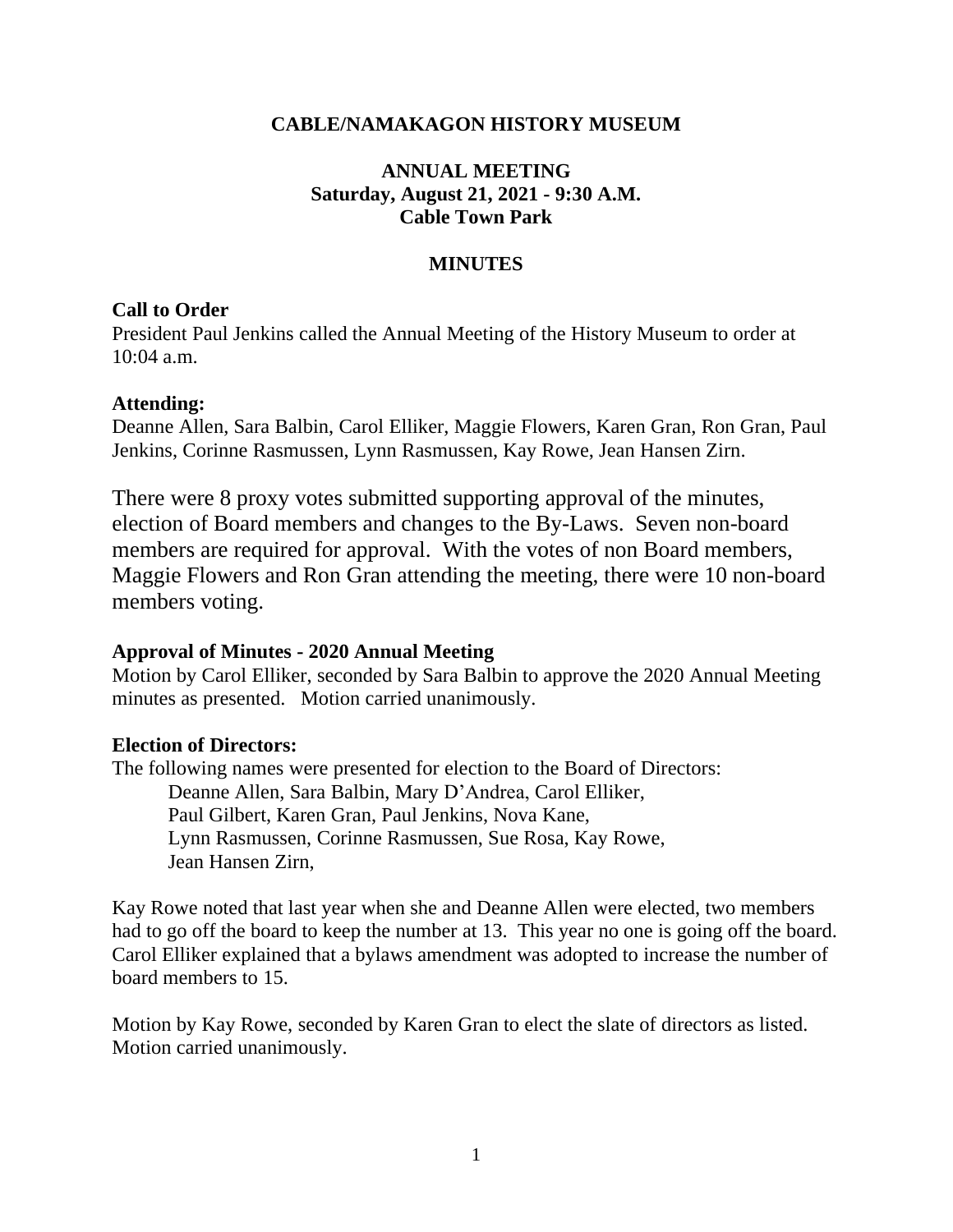### **Approval of By-Law Changes:**

#### **Membership Amendment**

An amendment to the Bylaws was presented to eliminate lifetime membership. Each membership will either individual, business, or family.

Motion by Kay Rowe, seconded by Lynn Rasmussen to approve the membership amendment to the bylaws as presented, eliminating lifetime membership. Motion carried unanimously.

#### **Corresponding Secretary Amendment**

A second amendment to the bylaws was presented for the Secretary to have responsibility to appoint a Corresponding Secretary.

Sara Balbin offered a change that the Secretary would appoint a Corresponding Secretary if needed. Deanne Allen suggested that language not be added because all of the responsibility should not rest with one person.

Motion by Carol Elliker, seconded by Kay Rowe to adopt the amendment to the bylaws whereby the Secretary would have the responsibility to appoint a Corresponding Secretary. Motion carried unanimously.

# **Treasurer Report**

Treasurer Kay Rowe reported the following:

| End of year 2020 History Museum's balance: | \$8,522.35. |
|--------------------------------------------|-------------|
| Income for the year:                       | \$9,316.75  |
| End of year 2021 History Museum Balance:   | \$20,076.34 |

Motion by Karen Gran, seconded by Carol Elliker to accept the Treasurer's report and file it for audit. Motion carried.

#### **Reports:**

#### **Membership**

Carol Elliker reported the following:

- Museum has 140 members; 107 are life members

- 32 renewals were received through businesses and yearly members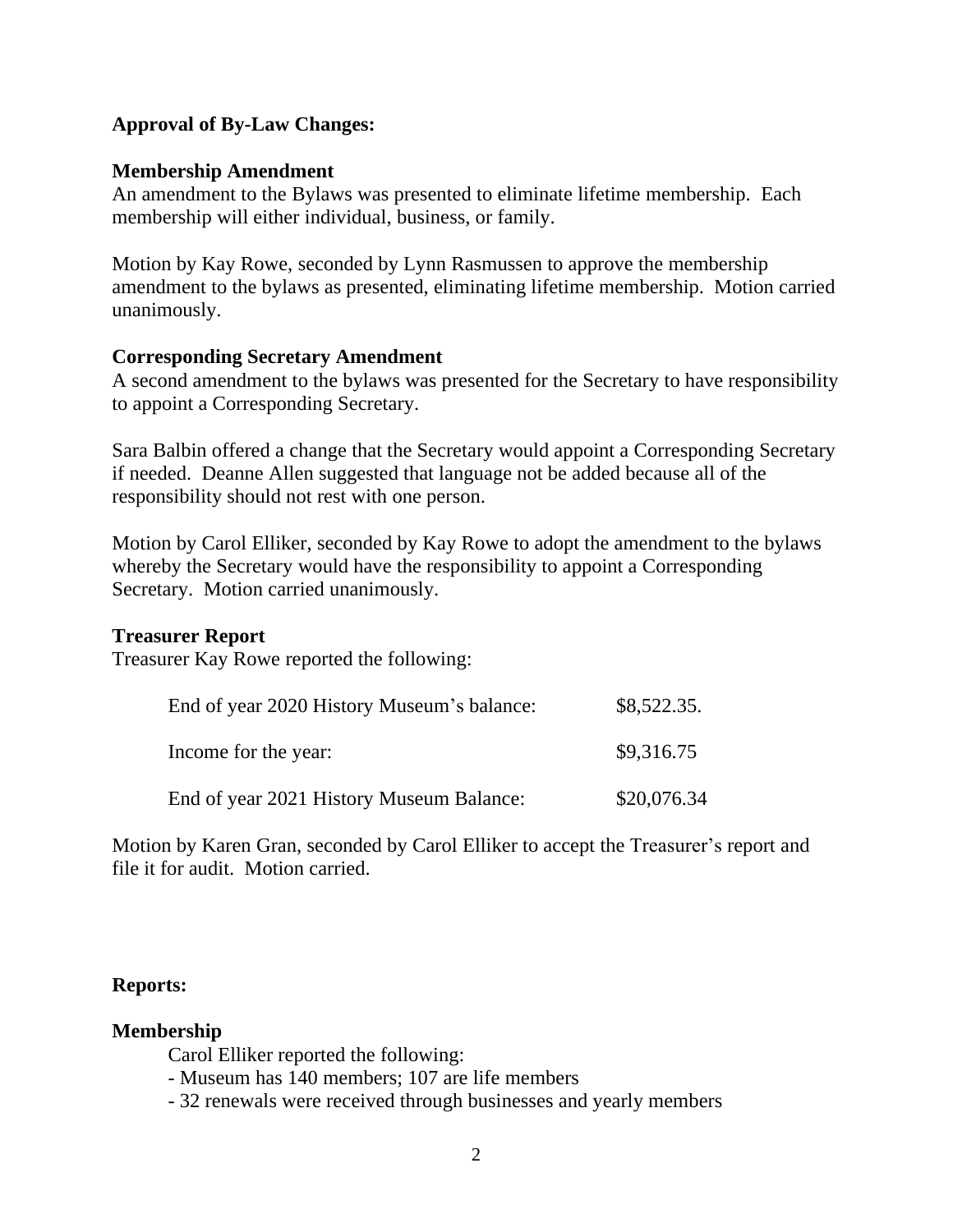- The museum received a 50% return on the renewal letters sent out These numbers are down slightly from previous years.

# **Exhibits**

Karen Gran reported that the exhibit in the medical cabinet is finished with lighting and new glass shelves. One more light is needed. She plans to condense the ambulance display and include it in the cabinet. She noted one doctor listed in *Cable Cullings* is not shown in the display and needs to be added. Condensing the ambulance display with the medical exhibit will leave a whole new area for a new exhibit.

Jean Hansen Zirn has been working on getting plat pages for Cable and Namakagon from 1906 to the present. She has seven years left to complete. Then a plat display will be added as an exhibit.

Sara Balbin reported that Emily Stone and Molly Krebs, from the Cable Natural History Museum, have agreed to do a walk-through study of the History Museum exhibits and offer new ideas. Rather than the whole board attending they would prefer only the Exhibit Committee. The idea is to have only a small group so they can study what they see without responding to questions and discussion. After the walk-through study visit, they will offer their ideas. The meeting is set for September 7, 2021. Both Karen Gran and Jean Hansen Zirn, Exhibit Committee members, stated that they have a conflict that day. Carol Elliker stated that she will attend.

# **Special Events:**

# **Ice Cream Social**

All agreed that the Ice Cream Social was a successful event. Sara Balbin will forward the Kathy Lang memorial window presentation to Facebook. The symbolism of colors and images is explained in a standup frame that sits by the window.

Discussion of possible changes for next year:

- Few people stayed until 4:00—perhaps shorten the event from 1:00 to 3:00 p.m.
- Signs for the ice cream social are missing. Karen Gran will check into getting new signs.
- Too many pies?? Some felt it is difficult getting tickets drawn in a timely fashion for all the pies that were brought. One idea is to have a container for each pie. Participants can then drop tickets in the container for the pie they wish to win. This will be discussed in detail before the next Ice Cream Social.
- Also, how and when the tickets are drawn needs to be better managed.